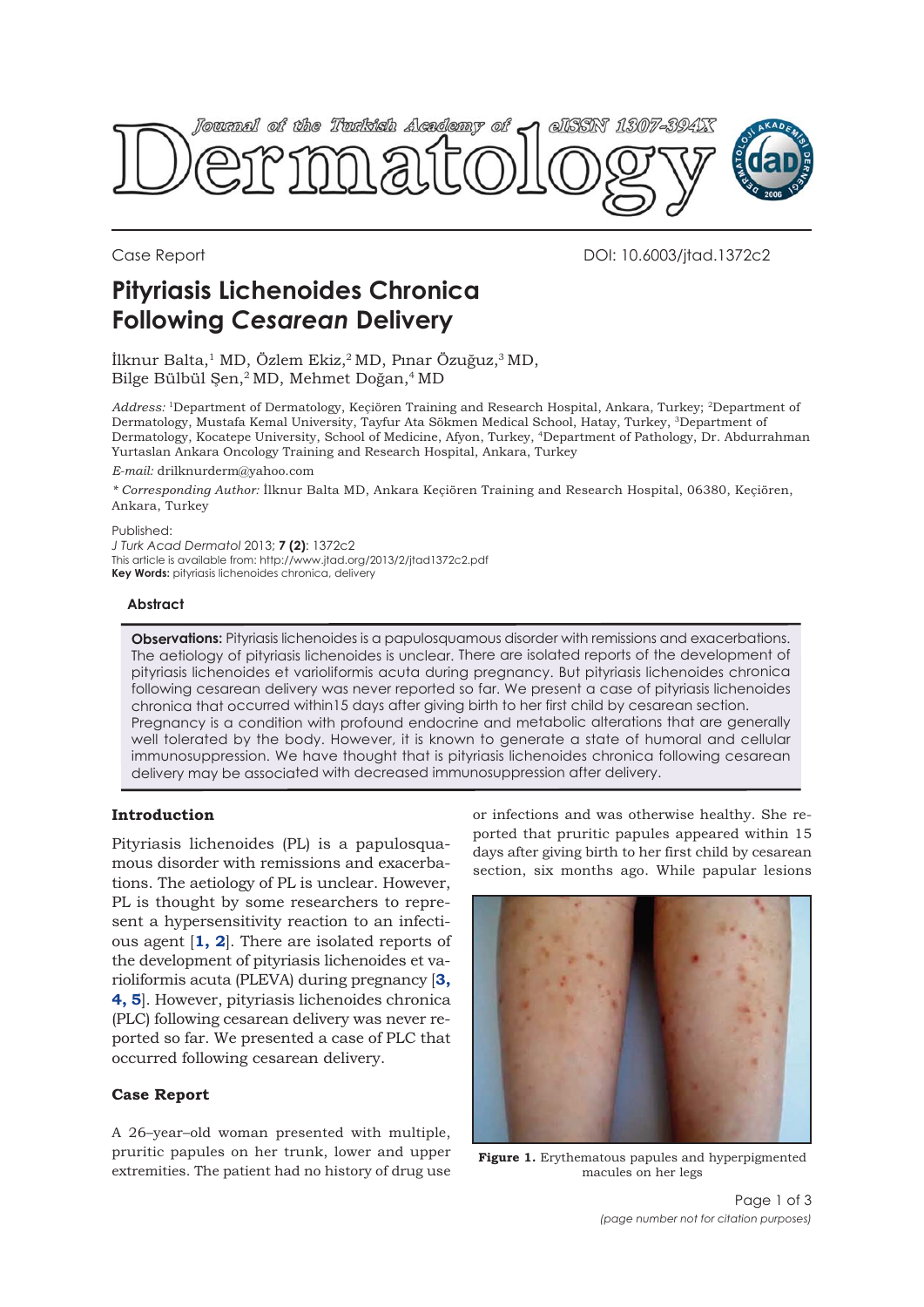

**Figure 2.** Focal parakeratosis and extravasation of lymphocytes with epidermal invasion; lymphohistiocytic perivascular infiltrate of the dermis (H&E, X200)

heal with letting hyperpigmented macules within several weeks, new papular lesions consisted of another region (**Figure 1**). There was no mucosal involvement. Histopathological findings confirmed the diagnosis of PLC, showing: parakeratosis, acanthosis, and extravasation of lymphocytes with epidermal invasion; edema and lymphohistiocytic perivascular infiltrate of the dermis (**Figure 2**). No laboratory abnormalities were detected; antibodies against the most common etiologic infectious agents were absent. Topical tacrolimus 0.1% ointment and antihistaminic drugs were administered. One month later, a partial resolution of the lesions was observed.

## **Discussion**

PL is an inflammatory skin disorder of unknown aetiology, characterized by a self-limited skin eruption seen in either acute or chronic form. The acuta form of PL is known as PLEVA. The descriptive terms acute and chronic refer to the characteristics of the individual lesions and not the course of the disease [**1, 2**]. PLEVA is frequently characterized by eruptions of pink, orange or purpuric papules that undergo central vesiculation, may ulcerate and resolve with haemorrhagic crusts [**3**]. Symptoms include burning and pruritus. The lesions usually occur on the trunk and flexural areas of the extremities, but generalized eruptions may ocur [**1, 2**]. It is usually self-limiting, disappearing in a few weeks or months [**5**]. Varioliform scars and postinflammatory hyper- and hypopigmentation may result. The primary lesion of PLC is an erythematous papule that acquires a reddish-brown hue and

becomes covered by a central adherent micaceous scale that can be easily removed to reveal a shiny, pinkish-brown surface. The papules regress over a period of weeks, often with residual hyper- or hypopigmentation. PLC, a process that may persist for years with frequent recurrences [**1, 2**].

PLC histopathology reveals focal parakeratosis, minimal amounts of necrotic keratinocytes, minimal vacuolar degeneration of the basal layer, edema, mild superficial perivascular lymphohistiocytic infiltrate that only focally obscures the dermoepidermal junction, occasional extravasated erythrocytes [**1, 2**].

The differential diagnosis for PL includes lymphomatoid papulosis (especially), arthropod bite reactions, varicella, *Gianotti–Crosti* syndrome, erythema multiforme, pityriasis rosea, guttate psoriasis, vasculitis, and secondary syphilis. As opposed to PL, lymphomatoid papulosis is characterized by large, atypical, nonlymphoid cells that may resemble *Reed– Sternberg* cells, many neutrophils, few lymphocytes, few or no necrotic keratinocytes, and little or no vacuolar degeneration of the basal layer. Clinically, the papules of lymphomatoid papulosis may develop into nodules, tumors, and large plaques (unlike PL). In contrast to PL, lymphomatoid papulosis is known as a CD30+ lymphoproliferative disorder [**2**].

Pregnancy is a condition with profound endocrine and metabolic alterations that are generally well tolerated by the body [**3**]. However, pregnancy is known to generate a state of humoral and cellular immunosuppression, with serum inhibition of interleukin (IL) 2 formation and IL-1 activation and a reduction in polymorphonuclear cell chemotaxis and adhesion [**6**]. Inflammatory diseases can be triggered by reduction of immunosupression after birth. We have thought that is PLC following cesarean delivery may be associated with decreased immunosupression after birth.

#### **References**

- 1. Bowers S, Warshaw EM. Pityriasis lichenoides and its subtypes. J Am Acad Dermatol 2006; 55: 557-572. PMID: 17010734
- 2. Fernandes NF, Rozdeba PJ, Schwartz RA, Kihiczak G, Lambert WC. Pityriasis lichenoides et varioliformis acuta: a disease spectrum. Int J Dermatol 2010; 49: 257-261. PMID: 20465660